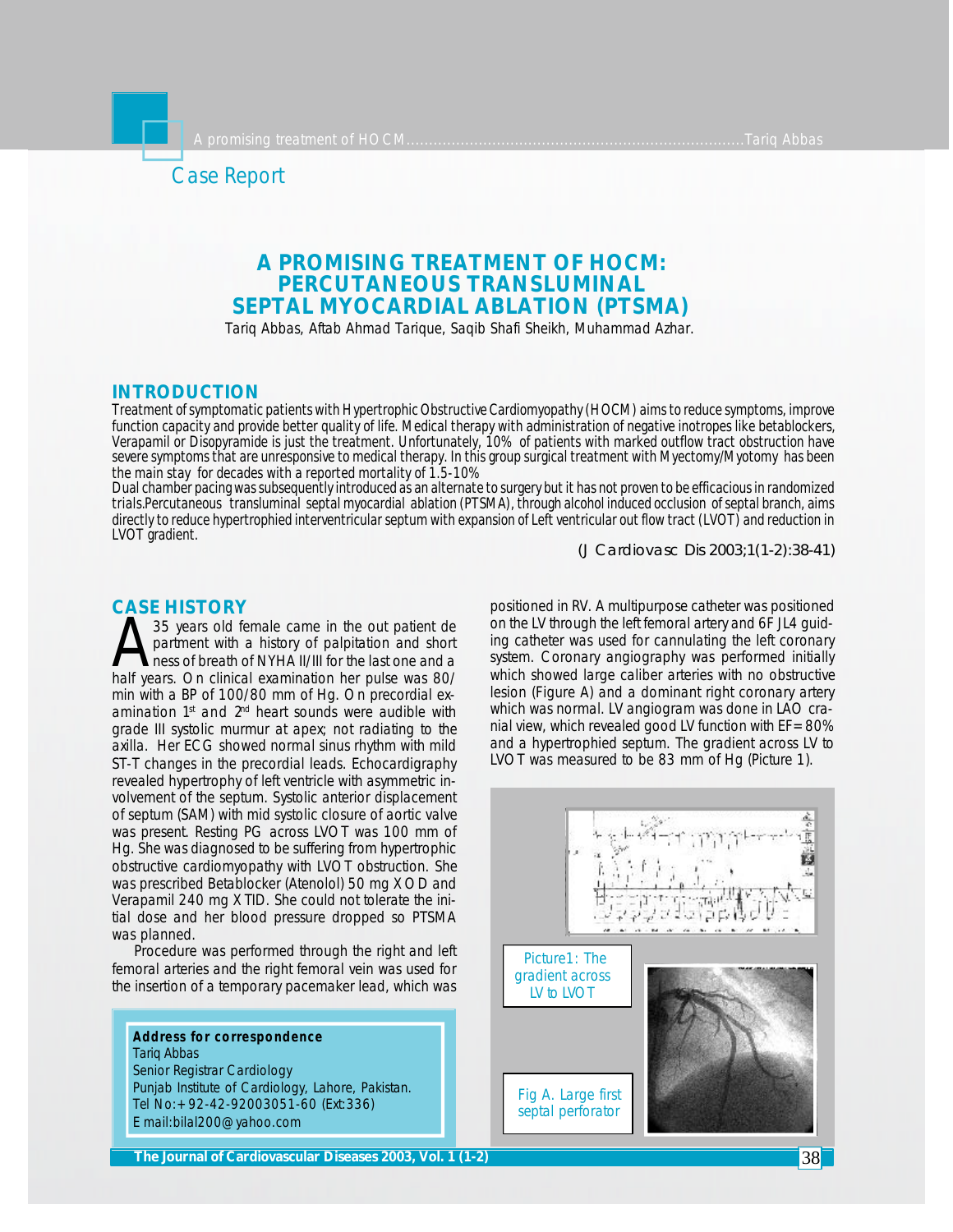The first septal artery was a medium sized vessel and 0.014'' BMW guide wire was positioned in this branch (Figure B). A 2.5X16mm D1 14S OTW balloon was positioned in the proximal third of the first septal and was inflated to a pressure of 12atm after ensuring that it was well within S1 and at a safe distance from LAD (Figure C). Check injection showed a patent LAD with a fully occluded septal perforator. At this stage, the PTCA guide wire was removed and 2cc of alcohol was injected through the inflated balloon catheter lumen (Figure D), then we waited for 5 minutes. Gradient across the LV outflow was measured by Echocardiography. As the residual gradient was more than 50mmHg, another 2cc of alcohol was injected and a repeat measurement of the gradient was done after five minutes. The residual gradient was <30mmHg by direct measurement as well as with Doppler. The balloon was deflated slowly and a final check injection showed occluded septal perforator with no forward flow and a patent LAD (Figure E). There was no withdrawal gradient from LV to LVOT at the end of procedure (Picture 2).

### **Picture 2. Gradient from LV to LVOT at the end of procedure.**



The patient had mild chest pain during the procedure for which 3mg of IV Morphine was given twice. The patient was transferred to CCU with out any complications.

During the procedure the patient developed CHB; TPM took up the heart rate. However at the end of procedure she was having junctional rhythm with RBBB pattern.

TPM lead was kept in for next 3 days. On the  $2<sup>nd</sup>$ day she had alternating RBBB and LBBB, however in sinus rhythm. Her CPK, CPK-MB rose up 1381 and 184 respectively post procedure.

She was monitored in CCU for 3 days and after restoration of sinus rhythm TPM lead was removed and she was shifted in to the ward where she remained for 3 further days and was discharged on day 7 after the procedure.

**The Journal of Cardiovascular Diseases 2003, Vol. 1 (1-2)** 39





 **Fig C. 2.5x16mm D1 14S OTW balloon was positioned in proximal third of first septal perforator**



**Fig D. Alcohol was injected in first septal perforator territory**

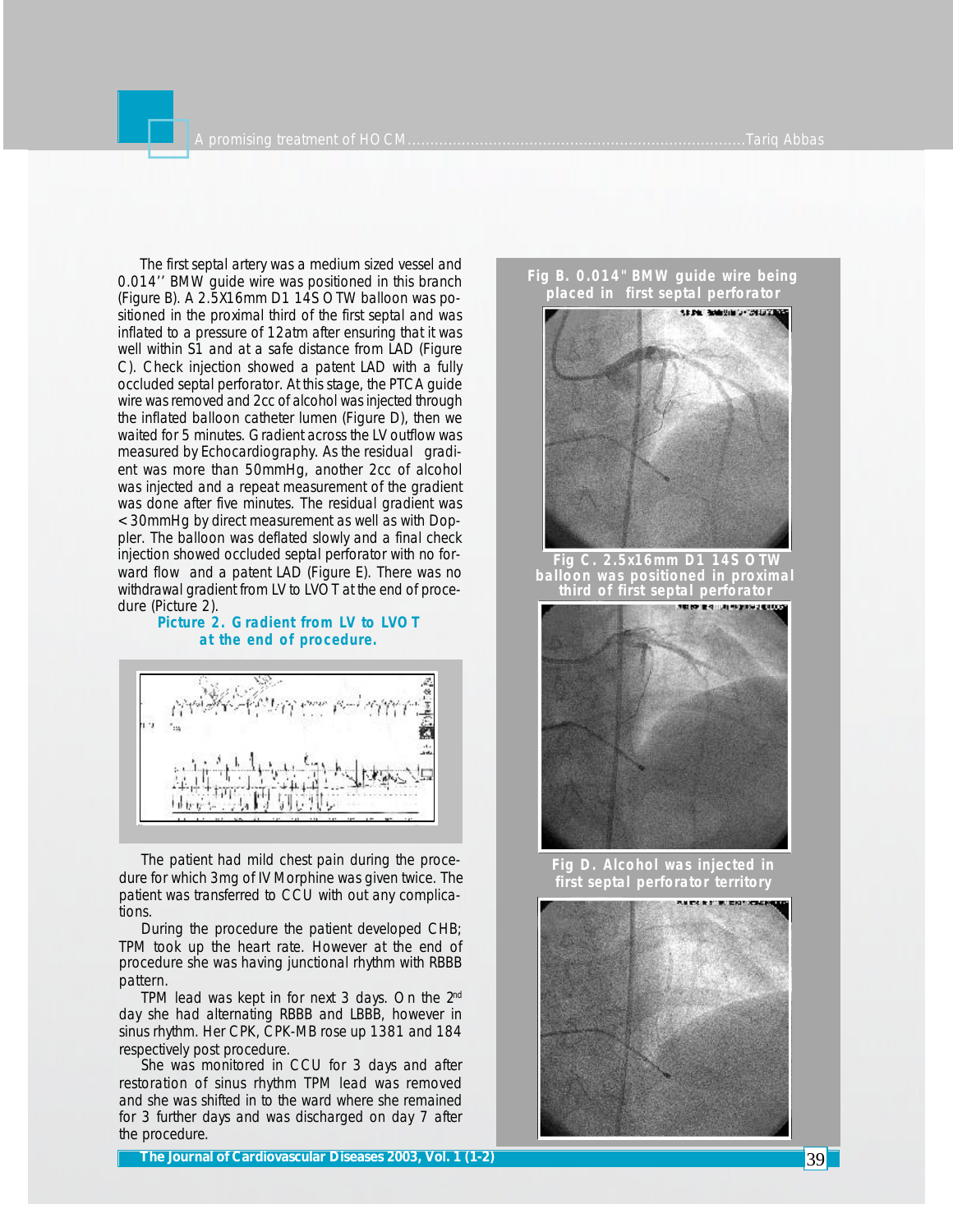

#### **DISCUSSION**

Nearly one decade after its introduction, percutaneous septal occlusion is a promising treatment option for symptomatic patients of hypertrophic obstructive cardiomyopathy refractory to medical treatment. Seggewiss H et al<sup>7</sup> reported the first successful case of PTSMA after the occlusion of the 1st septal branch using 96% alcohol. PTSMA has gained significant popularity in the treatment of HOCM refractory to medical treatment.

PTSMA is indicated in symptomatic patients with NYHA III/ CCS III despite optimal drug therapy or with substantial side effects of medication in patients with high out flow gradients (>30 mm Hg at rest or 100 mm Hg under stress). Patients with less severe symptoms should only be treated if they have high gradient and documented high risk factors for sudden cardiac death, such as recurrent exercise induced syncope. Moreover patients with previous but hemodynamically unsuccessful surgical myectomy or DDD pacemaker implantation can also be treated with alcohol ablation. Symptomatic patients with HOCM and extensive coronary artery disease requiring revascularization are normally candidates for surgical treatment (myectomy+CABG). However in single vessel disease PCI+PTSMA can be performed.

More than 2000 patients are known to have been treated world wide. LVOT gradient reduction can be achieved accurately in about 90% of cases. Younger patients less than 40 years of age had a lower gradient reduction than the elderly, probably due to larger septal thickness. However continuous improvement during follow-up due to post infarction remodeling and shrinkage of the ablated septum has been observed.

Echo-guidance with myocardial contrast echocardiography had a crucial impact on selection of ablated area; it helped to identify an atypically originating septal branch as a target, or to avoid alcohol misplacement.

As far as complications are concerned in-hospital mortality which was initially observed up to 4% has now come down to less than 1% due to increase in experience. The most frequent complication (60%) pre and post procedure is trifascicular block as was observed in our patient. But in the majority of cases these blocks are transitory. After the introduction of MCE the number of permanent pacemaker implantations has been reduced to <5%. A reported dreadful complication is iatrogenic reflux of alcohol into the LAD with transitory vessel occlusion and Antero-Lateral ischemia.

Clinical and hemodynamic follow-up studies up to 6 years have shown no increased risk of sudden death or arrhythmic complication. Furthermore no septal perforation has been reported during follow-up. The most important finding is an impressive symptomatic improvement during short and long term follow-up. Improvement in the mean functional class from NYHA  $2.8\pm0.6$  to  $1.6\pm0.7$  was seen after a mean followup period of  $>3$  years ( $p < 0.0001$ ). Objective finding showed an increase of exercise capacity from  $88 \pm 57$ to  $110\pm40$  watts after 3 months ( $p < 0.0001$ ). More over, a continuous decrease in the ventricular out flow gradient has also been observed, probably remodeling after PTSMA.

Up to now no randomized trials comparing surgical treatment and PTSMA have been published. Nonrandomized trials have shown significant reduction in LVOT gradient and symptomatic improvement in both the treatment options. The advantages of PTSMA comprise the avoidance of cardiopulmonary bypass, especially in elderly with concomitant diseases, shorter hospital stay and recovery time as well as the fact that the Percutaneous approach is less expensive.

Potential drawbacks of PTSMA are the risk of damage to LAD requiring urgent CABG or the technical impossibility to identify and to reach the target septal branch.

#### **ACKNOWLEDGMENT**

We are indebted to Dr Abdul Rehman Abid, resident in cardiology and Mr Muhammad Imran for skilled help and support in writing and preparing the images showed in the present report